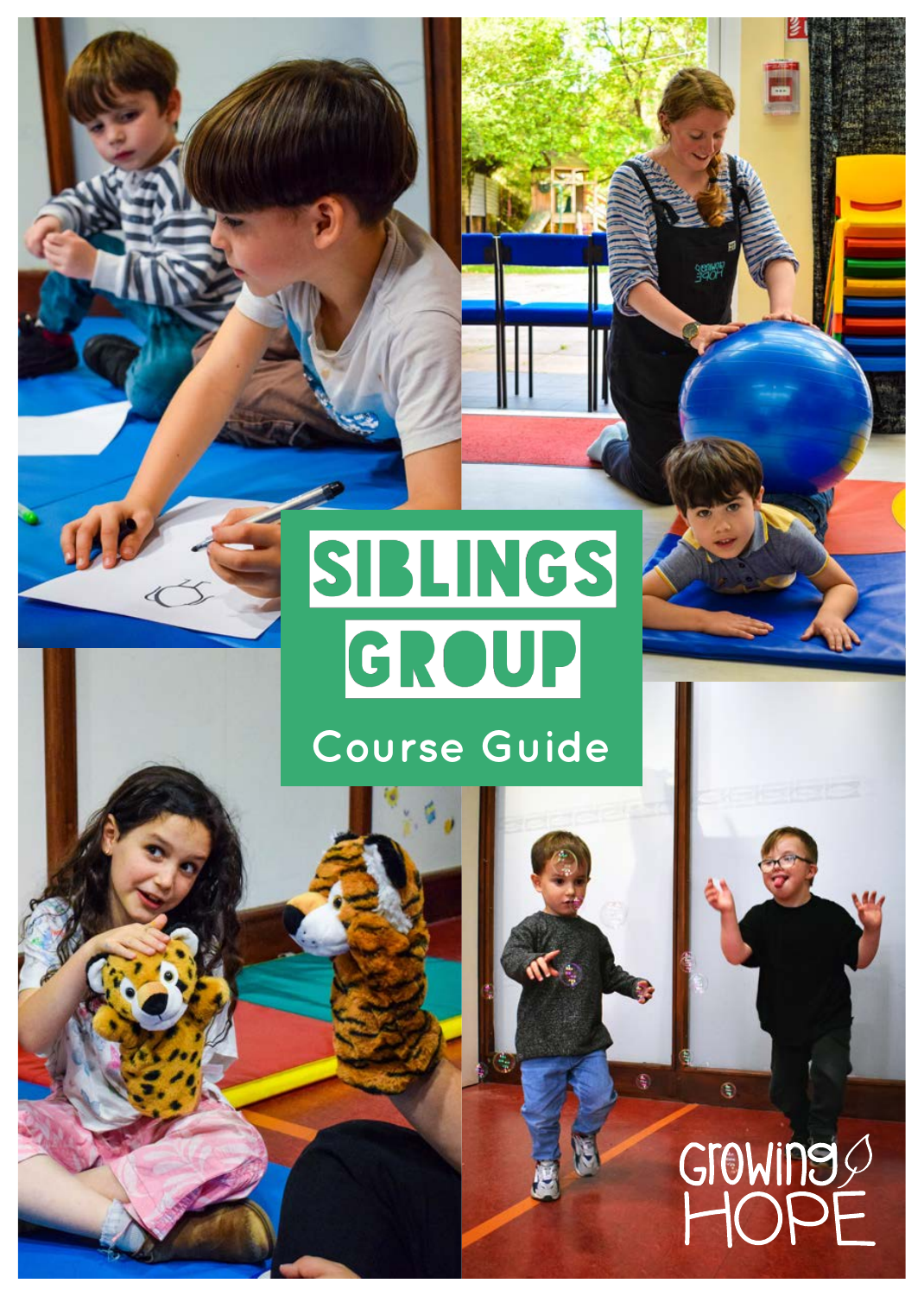

**The siblings group is for children aged 5-11. It aims to enable brothers and sisters of children with additional needs to share some of their experiences and feelings of being a sibling. We want siblings who participate to be able to realise that their experience is not an isolated one and to be able to connect with each other's stories.** 

Each siblings group needs to be run by two trained facilitators. The group can take place in any local community setting (such as in a school or church). Once facilitators have completed the training they can run the group as many times as they would like to.

The group is specifically designed for brothers and sisters of children with additional needs. These needs could be wide ranging and include physical, learning, mental health or undiagnosed needs which are impacting upon a child's participation and their behaviour within their family.

Over the seven weeks of the group the focus is on enabling children to participate and share their experience through a range of activities such as using puppets, painting, writing and drawing. The group also supports children to develop strategies to help them cope when things are difficult, this includes, drawing or writing down their feelings, taking deep breaths and other calming activities.

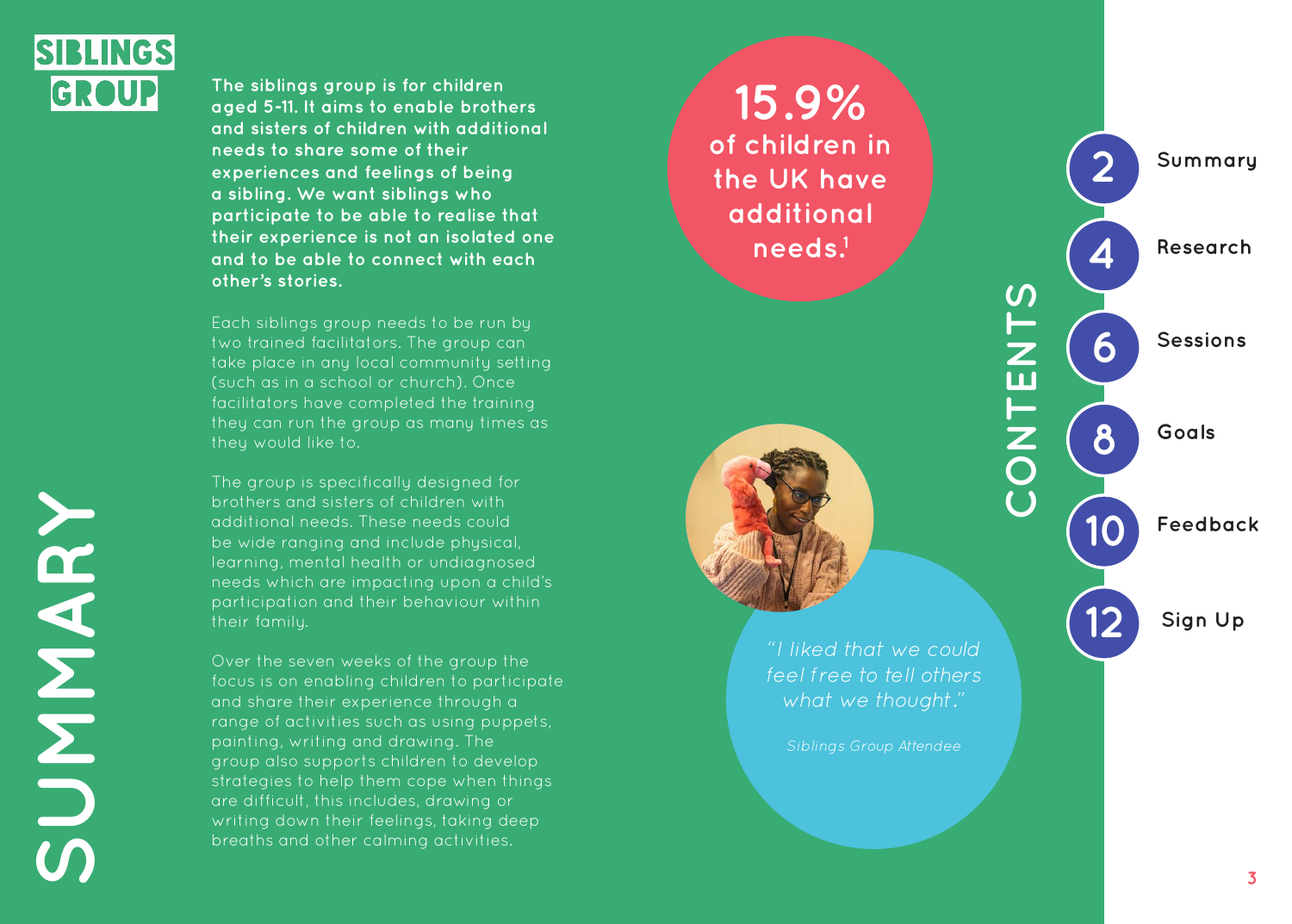

Bridget Murray Law (2020) 2 suggests that involving siblings in autism intervention could help to strengthen the whole family.

Studies report how there is often tension around the expectation for older siblings to look after their brother or sister. Also, siblings of children with additional needs are often on the sidelines within the family and can feel left out. (2018) 3



Sharpe and Rossiter (2002) 4 suggest that having a sibling who has a chronic illness, particularly an illness impacting daily life, can have a negative psychological effect.



Tsang Ma (2004) 5 discusses the impact of a child's poor mental health on their siblings, finding that siblings are at high risk of their own mental health problems and that further interventions to support siblings are needed.



Interventions for siblings of children with chronic physical or mental illness and found these can have a positive impact on wellbeing. (2018) 6

A study  $(2012)^7$  carried out with brothers and sisters of children with Down's syndrome found that the majority of siblings felt they were better people because of their siblings disability. We have also observed this within the Siblings Group and we want to give space for siblings to talk about positive experiences in their family as well as the more challenging times.

"Really well run & useful. I feel well equipped and excited to run this group, and have a better understanding of how to listen and empathise with siblings."

Facilitator Training Attendee

**Siblings who have brothers and sisters with additional needs experience increased levels of loneliness. (2009) 8**

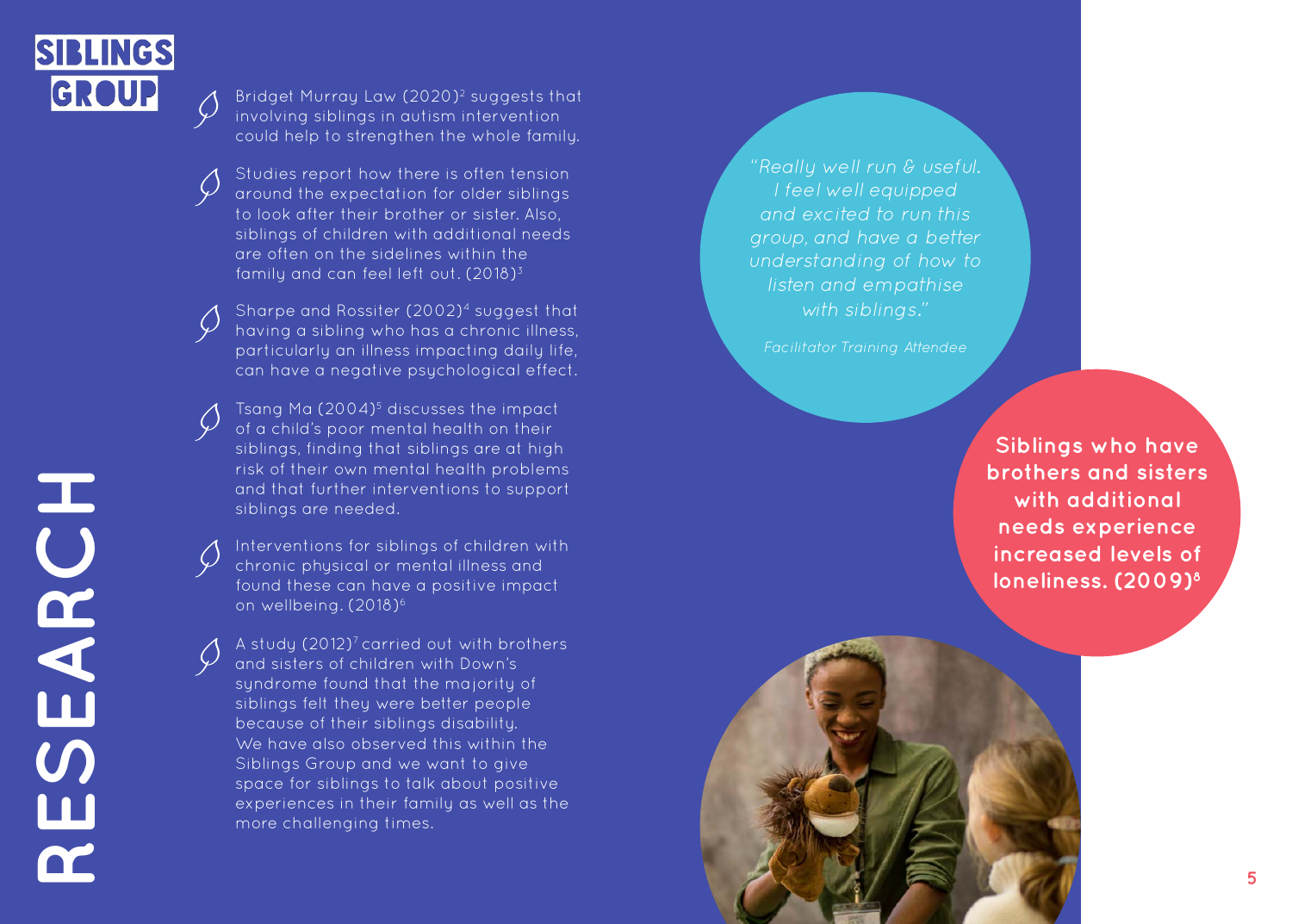

The group is designed to run as seven 45 minute sessions which happen once a week. The course uses equipment provided by Growing Hope, games, puppets, interactive activities and a feelings box to consider different scenarios children have experienced and how that might make them feel.

Each of the seven sessions is designed to enable children to think about different feelings they may have and different situations they may have been in. A summary of the sessions is seen in the table. Through giving different scenarios we provide brothers and sisters the opportunity to process a range of experiences and also think about their own examples.

> **"The course was easy to follow and equips you well to lead a group. The resources are really useful and clear!"**

- Siblings Group Facilitator

| <b>Session</b> | <b>Key topic</b>                         | Key activity or story                         |
|----------------|------------------------------------------|-----------------------------------------------|
| 1              | Differences between my<br>sibling and me | Introducing the<br>puppets                    |
| $\overline{2}$ | My family                                | Painting our families                         |
| 3              | Feeling responsible                      | Bouncy castle story                           |
| $\overline{4}$ | What it's like in my family              | Looking at our<br>painting of our<br>families |
| 5              | When people stare                        | Melt down in<br>supermarket                   |
| 6              | When it's not fair                       | Mum and Monkey<br>baking                      |
|                | Celebration                              | Luggage tags                                  |

**SESSIONS** SESSIONS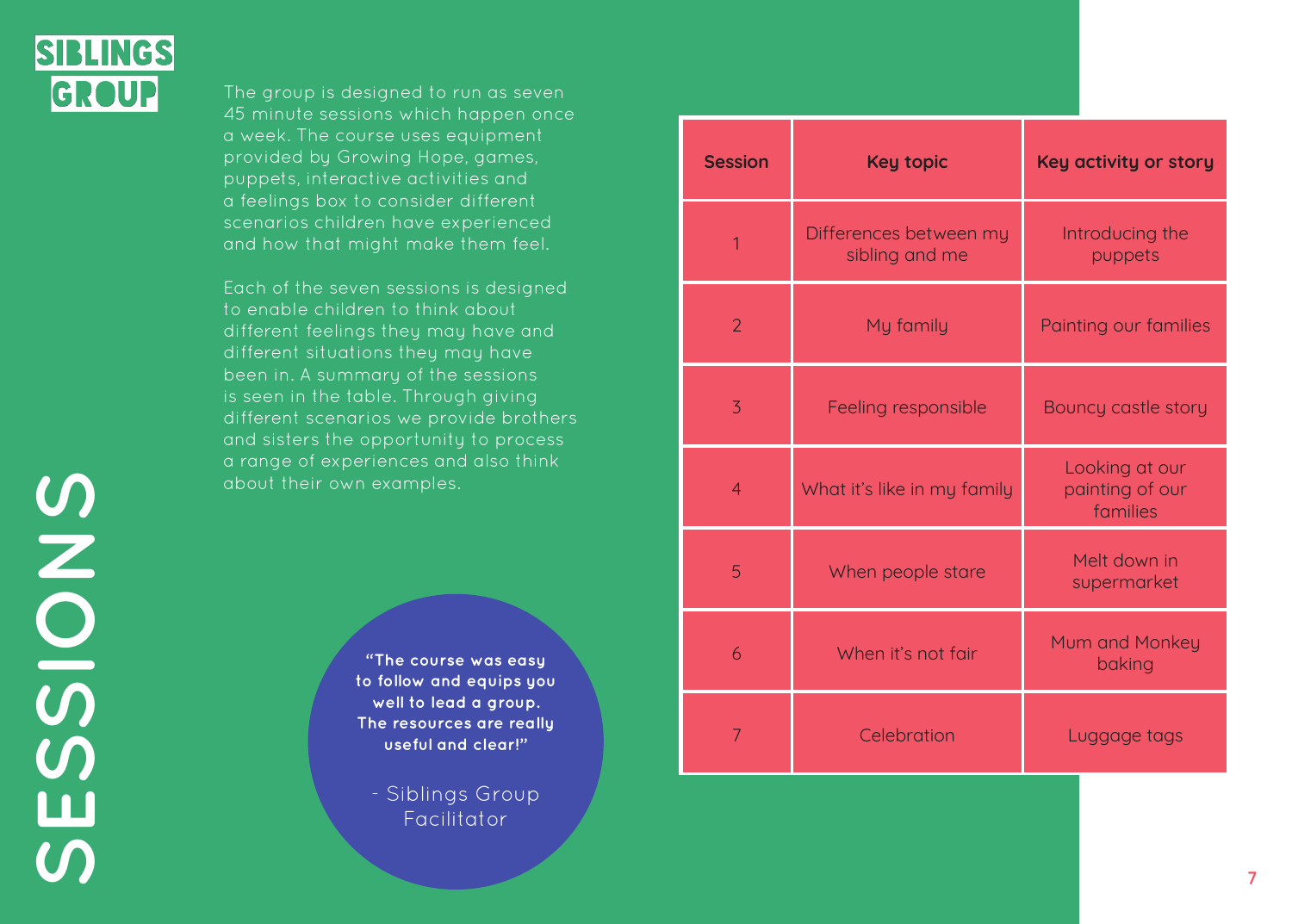

As a charity, we measure the outcome of the groups that we run in order that we can show the impact they are having to grant providers and future attendees. We use the Goal Attainment Scale (GAS) to measure the success of the Sibling Groups. GAS is commonly used within research to measure the effectiveness of therapeutic activities. GAS goals are seen to be an appropriate and sensitive outcome measure which allow healthcare professional to meaure the effectiveness of their services.

Three goals are set at the beginning of the Sibling Groups and Facilitators record whether children have achieved these goals at the end of the course.



#### **Sibling Group Goals:**

To be able to participate within the the end of session 7.



To be able to share a story of a family experience with an emotion attached or through their puppet).

To be able to use a strategy for letting go of feelings within the group e.g. feelings box, telling someone, deep breaths, hand massage.

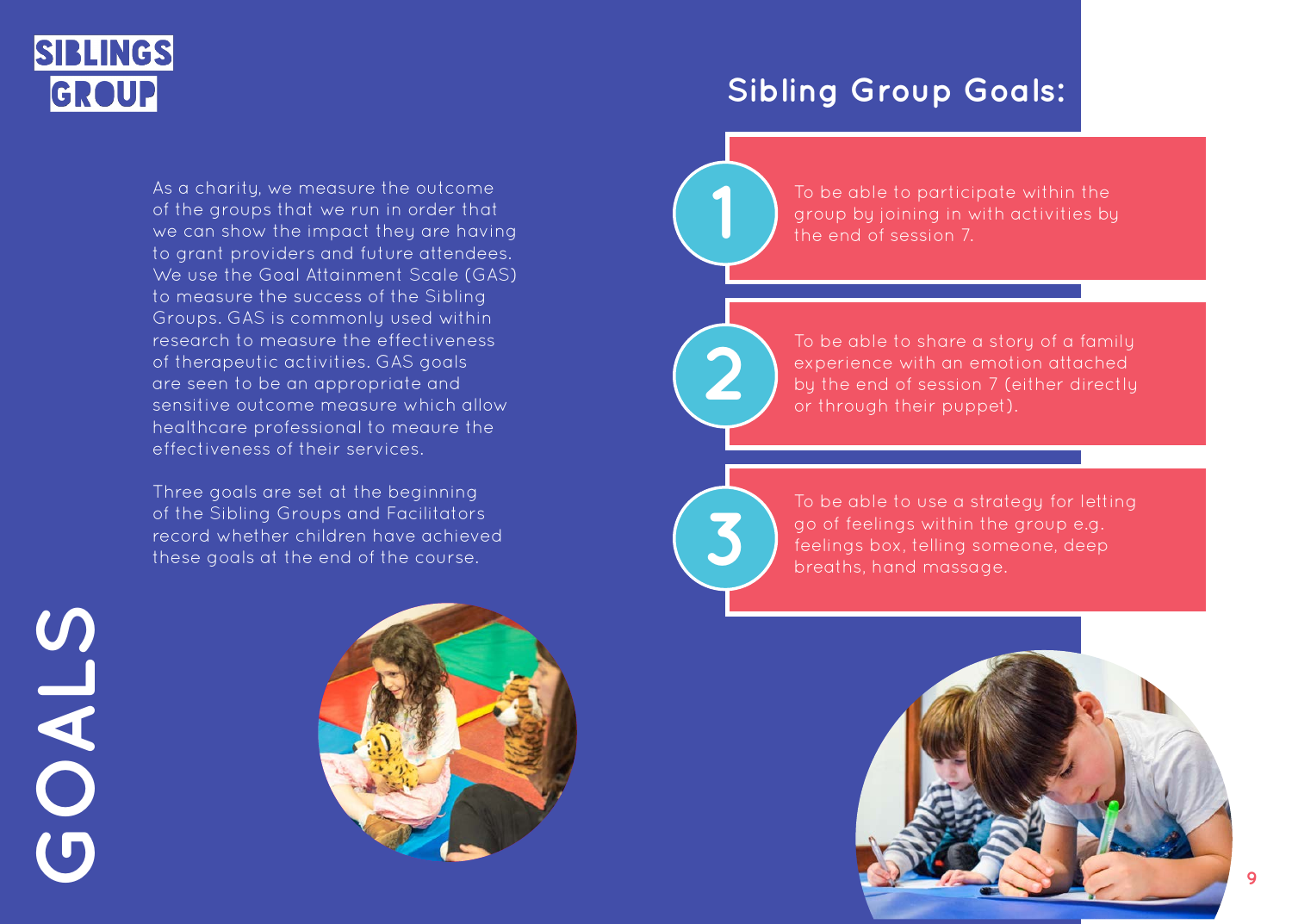### SIBLINGS GROUP

As well as recording the GAS goals achieved by siblings attending the Siblings Groups, we also ask them a few questions at the end of the course to get their thoughts and feedback.

The feedback we have received shows how important a safe space to express their feelings is for children who have brothers and sisters with additonal needs. It also hightlights the importance of activities that increase emotional vocabulary and strategies to help children relax and reflect.

about the group?

**"I liked bouncing on the ball, playing with puppets and drawing activities."**

#### What did you like best about the group?

**"I like having ball squash." [relaxation strategy with a gym ball used at the end of the sessions]**

Feelings I thought about in the group?

**"Happiness, sadness, anger and enjoying things."**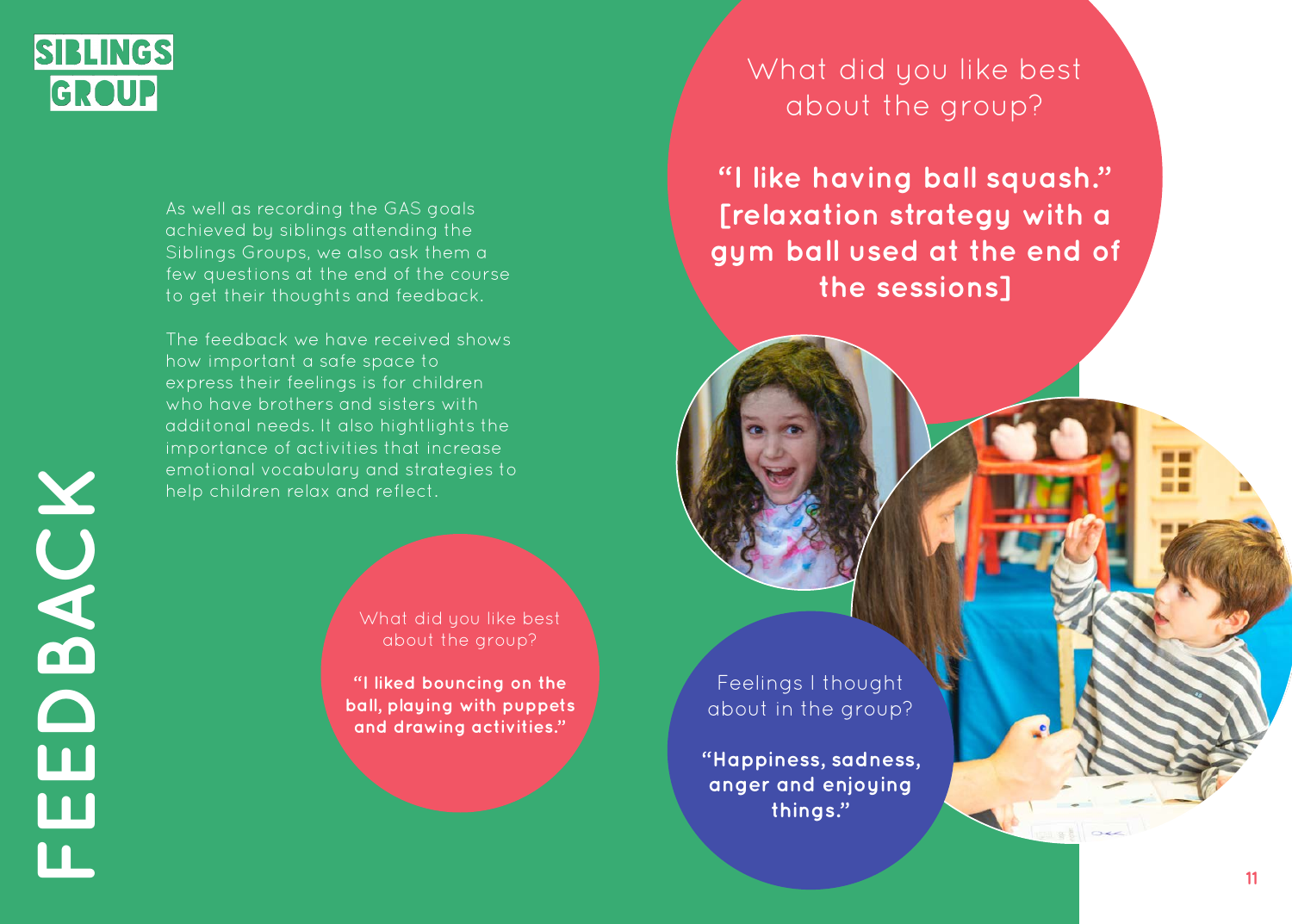### SIBLINGS GROUP

Head to growinghope.org.uk/siblings to book your child or a child you work with onto a local in-person course. We can also run courses for schools, churches and other organisations.

If you are interested in becoming a Siblings Group Facilitator and running the course in your local area go to growinghope.org.uk/training for more information and to sign up.

If you have any questions then please get in touch by emailing: info@growinghope.org.uk



#### **What was your highlight of the course?**

'Learning how to hold the space for the children and not to view it as a space to fix things or problem solve solutions.'

Facilitator Training Attendee

'The resources and learning material are so clear and Lots of practical examples made it easier to feel confident to run the course.'

Facilitator Training Attendee